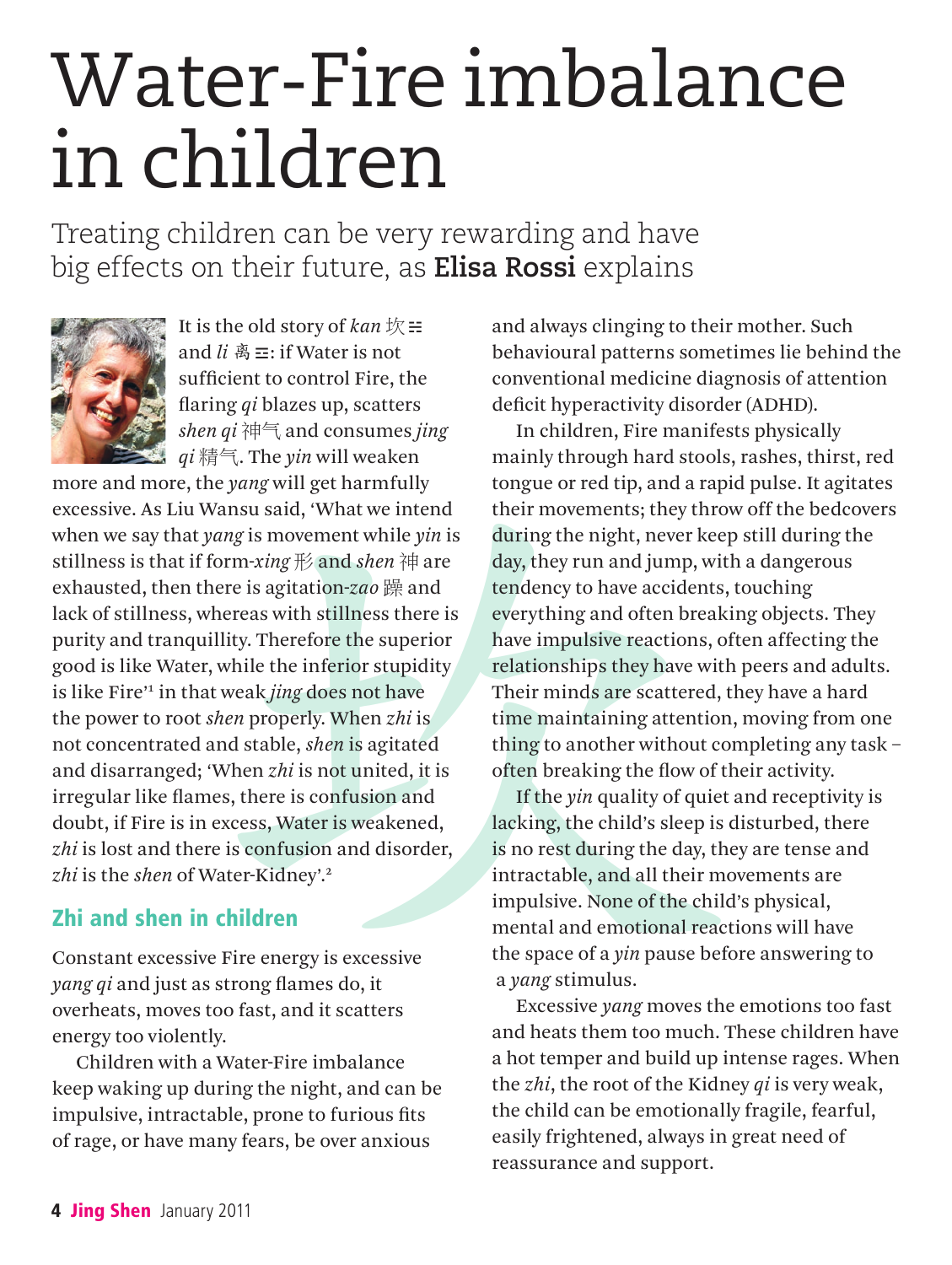# Roots and patterns

The imbalance between Water and Fire can have various origins. It may develop from a prolonged and deep deficiency, such

 $\begin{tabular}{ll} \textbf{a) } \textbf{b} \\ \textbf{c} \\ \textbf{d} \\ \textbf{d} \\ \textbf{e} \\ \textbf{e} \\ \textbf{f} \\ \textbf{a} \\ \textbf{b} \\ \textbf{c} \\ \textbf{e} \\ \textbf{b} \\ \textbf{c} \\ \textbf{b} \\ \textbf{c} \\ \textbf{d} \\ \textbf{b} \\ \textbf{c} \\ \textbf{c} \\ \textbf{b} \\ \textbf{c} \\ \textbf{c} \\ \textbf{d} \\ \textbf{d} \\ \textbf{d} \\ \textbf{c} \\ \textbf{d} \\ \textbf{d} \\ \textbf{d} \\ \text$ as when *qi* is lacking and it must be drawn from the deeper source of Kidneys, thus leaving the Water energy dredged and weak. In the first phases of life, *qi* is still immature, therefore easily insufficient. When we come into the world, we are extremely fragile: the *qi* that constitutes our individuality has just begun its existence, but has not yet been consolidated. Children are therefore delicate. Paediatrics exists as a speciality in Chinese medicine, with definite diagnostic criteria and therapeutic interventions that pertain specifically to children. Classical texts clearly describe the relative immaturity of children's *qi.* It is said that the *zangfu* of children are 'soft and tender' *(zang fu jiao ruo* 脏腑娇弱), which means that the functions of the various internal organs have yet to fully develop and consolidate. The network of the *jingluo* 经络 is also in the process of building up, and the flow of *qi* has yet to stabilise – it is therefore said that the *qi* of children 'easily loses its way' (*qi yi chu dao* 气易出道). During the first phases of life, growth is rapid and a large amount of *qi* is needed for the digestive processes of transformation and transportation. A child's digestive system is often not adequate for such a task, and it is therefore said that 'the Spleen of children is insufficient' (*xiao er pi bu zu* 小儿脾不足).3

Spleen and Stomach are the root of post-heaven *qi* (*houtian qi* 后天气 ); they receive and transform food into *qi*, which then takes its different forms, such as *xue*, *zangfu*, body tissues, functions, emotions, and so on. If the middle *jiao* 焦 function is weak, all

these transformations slow down and/or fail, manifesting as low energy, slow growth, with an impaired digestion that easily allows Damp to transform into Phlegm. The child is generally weak, easily tired, with a poor appetite, pale face, crying at night, vulnerable both to external pathogenic *qi* attacks and internal *qi* movements, i.e. emotions. This may present as either a mild or acute condition, but reinforcing Spleen *qi* is almost always our main task in paediatrics. A vigorous middle *jiao* makes *qi* available where necessary. For instance tonifying the Lung and Kidney allows for the strengthening of defensive *qi*, transformation of Phlegm, nourishing of *yin*, Blood and *shen*.

A Kidney *qi* deficiency may also be the result of a *jing* weakness, originating from preheaven *qi* (*xiantian* qi 先天气), which in turn impairs *yuanqi* and *zhi.* In these cases, the condition is most likely chronic and involves retardation in psycho-physical development, congenital or genetic pathologies. In such a case, *shen* has a poor rooting and sufficiently focused cognitive abilites, alongside an integration of emotions, cannot develop smoothly and strongly. The *Yijing* states '*Zhi* in stillness is concentrated; in movement it is straight and true'.4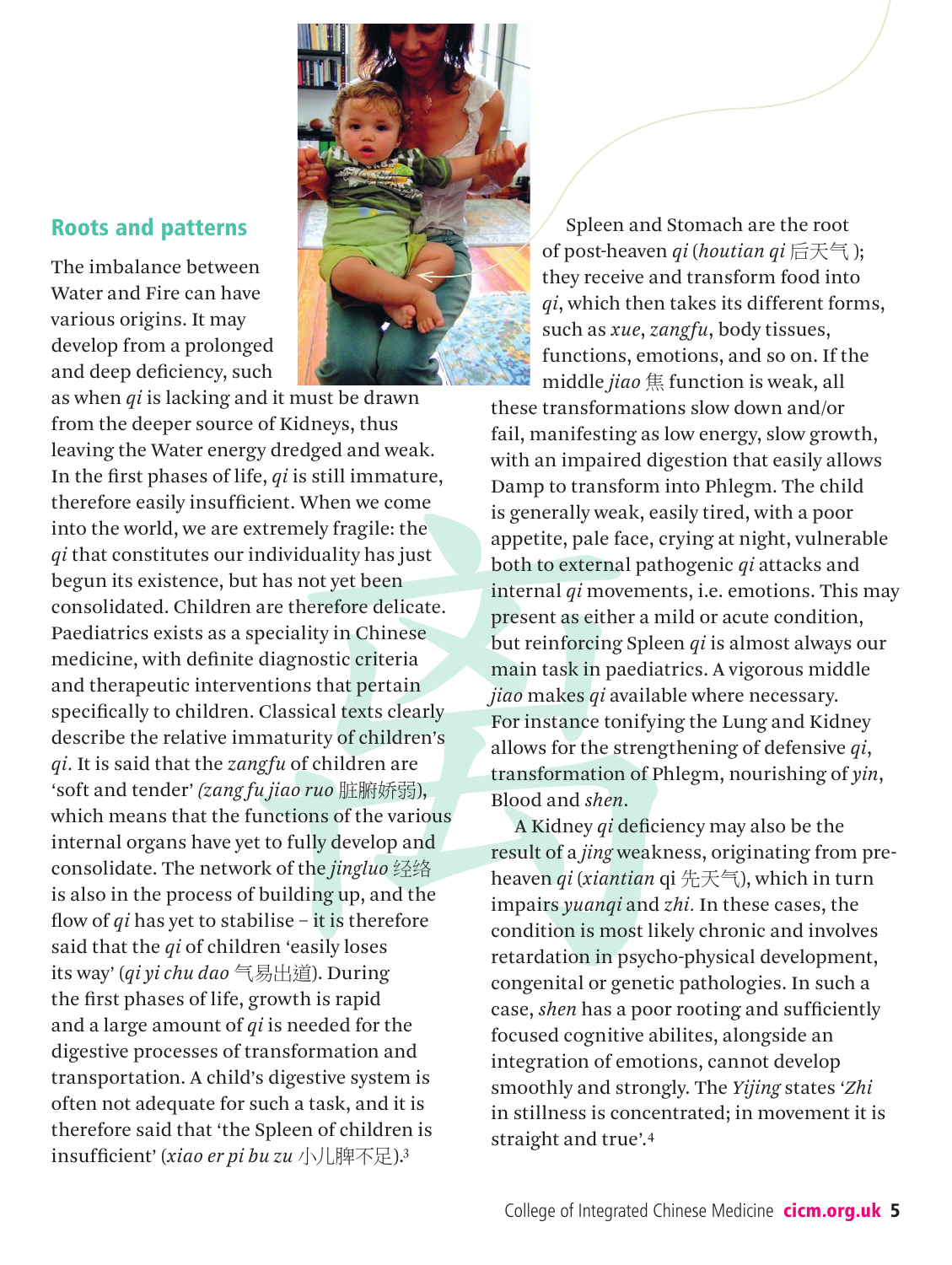



It helps to recall that *jing* does not come only from pre-heaven *qi*, but also from postheaven sources such as rest, food and care. In order to make these changes, cooperation from the parents is essential, as treatment needs to take place over a long period of time.

In most cases excessive Fire is mostly due to children's *yang* nature, more so than to a deficiency in Water. 'Childhood corresponds to spring, dawn, the Wood phase, and *yang* that grows within *yin*; it is the phase at which *yang* is at its highest potential. This *yang* quality can easily become excessive in relation to *yin*, and thus it is said that "the *yin* of children is insufficient". (*xiao er yin bu zu* 小儿阴不足) The *qi* that corresponds to the Wood Element is powerful and can easily become excessive, causing disorders involving excessive Liver *qi*, and it is therefore said that in children "the Liver often has excess" (*gan chang you yu* 肝常 有余).'5 This physiological tendency towards excessive Wood and full Fire explains how fever and febrile convulsions can advance quickly, or why the tongue or its tip are red, or how rashes, red spots, and eczema occur frequently within children. This tendency combined with the underlying *yang* nature of the child explains why excessive Heat patterns can occur so rapidly – in their body, in their behaviour and in their emotional movements.

In babies, Heat may already be present at birth due to foetal toxins (*taidu* 胎毒), while in older children, Fire often originates from external pathogenic factors that penetrate inside and persist at a deep level; lingering pathogenic factors easily cause hidden heat (*fu re* 伏热).

However, in our consumerist society, there is an even more common cause of Heat in children; food accumulation (*shiji* 食积). Children are often over indulged in quantity ('the more, the better' is a dangerous attitude), in frequency (the *fu* organs must fill and empty), and in quality (in nature and tastes – which means junk food); all of these excesses jam up the middle *jiao* and in the long term damage its transforming functions.

Food accumulation leads to blockages and manifests in restlessness and discomfort, a swollen, hard abdomen, red spots on the cheeks, a thick yellow nasal discharge, greenish stools, foul smelling stools, skin or breath. The spreading harmonising function of the Liver is impaired and children become stubborn, intractable and angry.



Accumulation both transforms easily into Heat and facilitates the amassing of Phlegm-*tan* 痰, manifesting as catarrh, coughing and asthma.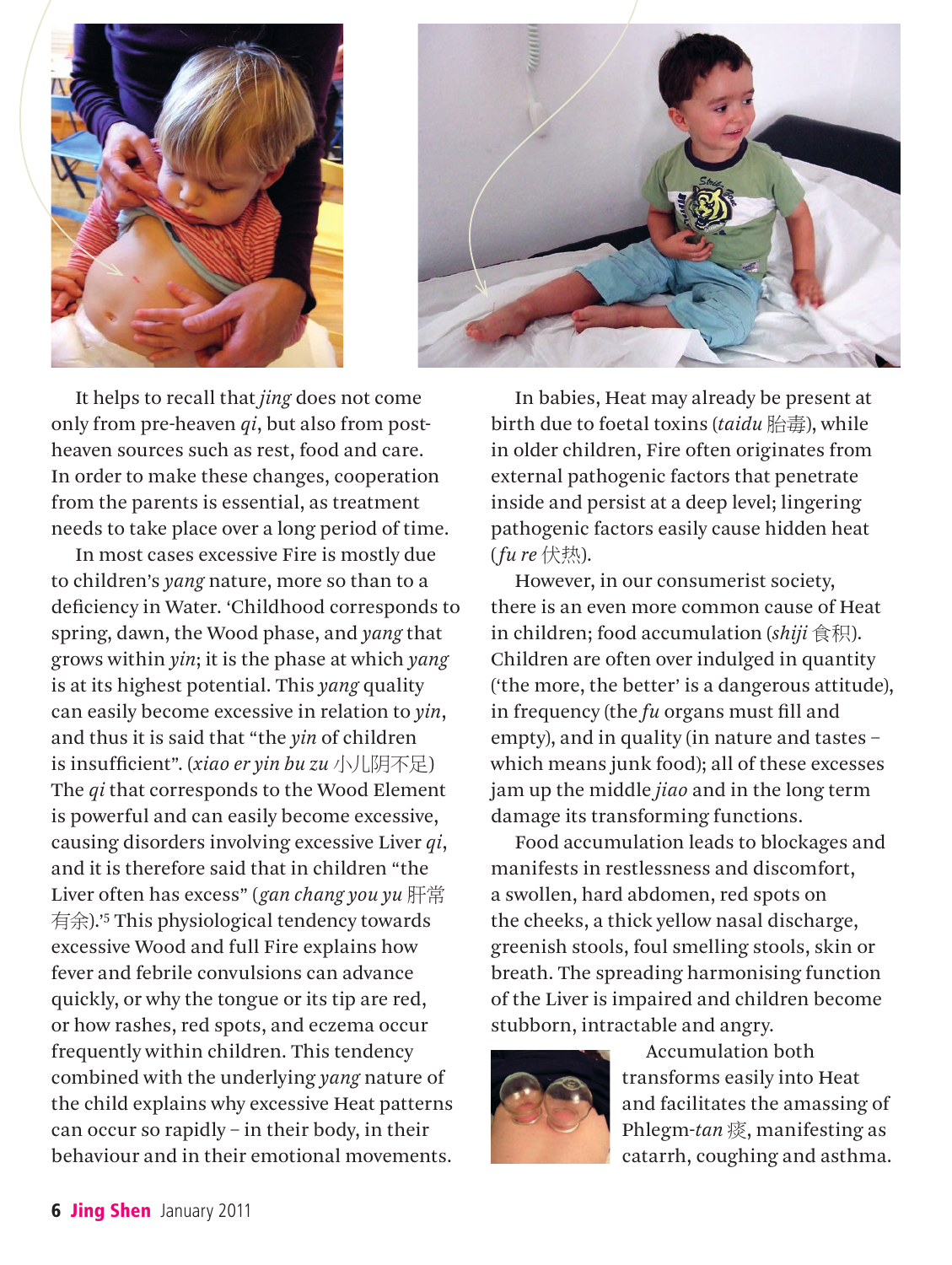

# The quiet project at the Xiaoxiao Children's Centre

In 2005, in Milan, Italy, we started Xiaoxiao, a paediatric centre that is open once a week and treats children with Chinese medicine, offering free treatments for two pilot studies supported by the Federation of Italian Schools of *Tui na* and *Qi gong* (FISTQ).

The subjects for the two pilot studies are: cure and prevention of winter respiratory diseases (such as cough, catarrh and fever) and the **quiet project**, for children who have difficulty in keeping their bodies and minds calm, in sleeping quietly, in staying still, and in maintaining their attention on something.

Treatments are based on a Chinese medical diagnosis (without following rigid protocols) and we use *tui na* as the main method, supported where appropriate with acupuncture, moxibustion, cupping, ear-seeds, *guasha*, and plum-blossom needle.

Our work is characterised by the importance placed on the cooperation of parents. Besides the suggestion of some modifications in diet and in daily habits, caregivers are taught a basic *tui na* sequence to be applied daily, along with some emergency sequences (in case of conditions such as common cold, cough, fever or constipation). By repeating the *tui na* sequences regularly at home, treatment is reinforced, the child's self-confidence is supported, and the child-parent relationship is improved. Of course, this is done without making parents feel guilty if they do not do it.

## Considerations

No miracles happen, but some good changes take place. We find that results are very fast for babies and toddlers with sleeping troubles and hyperkinetic problems. Angry children (and their families!) get some peace, whilst fearful and insecure kids become stronger and more assertive. At this stage data is still too limited and the length of time too short to evaluate the treatment for children who received an ADHD diagnosis, but for the moment the quality of their life appears to be improved.

Regarding diagnosis and treatment, we can confirm what may be expected: Heat or Phlegm coming from food accumulation (*shiji*  食 积) require a change in the eating habits; conditions of Spleen *qi* insufficiency respond faster than Kidney *qi* weakness; troubles originating from Phlegm that mists the Heart orifices (*xinqiao* 心 窍) take longer than when deriving from Fire that agitates the *shen* 神.

Treating children with *tui na* and acupuncture is great for many reasons. Diagnosis is generally easier than in adults, given that there is less time for *qi* and patterns to become overly complex. Treating children is very rewarding, because a relatively small effort can have big effects on their future. Results are fast since their *qi* and organs are still 'clean' and respond promptly. As the Chinese say 'When the *zangfu* spirit is pure, health is easily and rapidly recovered (*zang fu qing ling, yi qu kang fu* 脏 腑 清 灵, 易 趋 康 复)'.6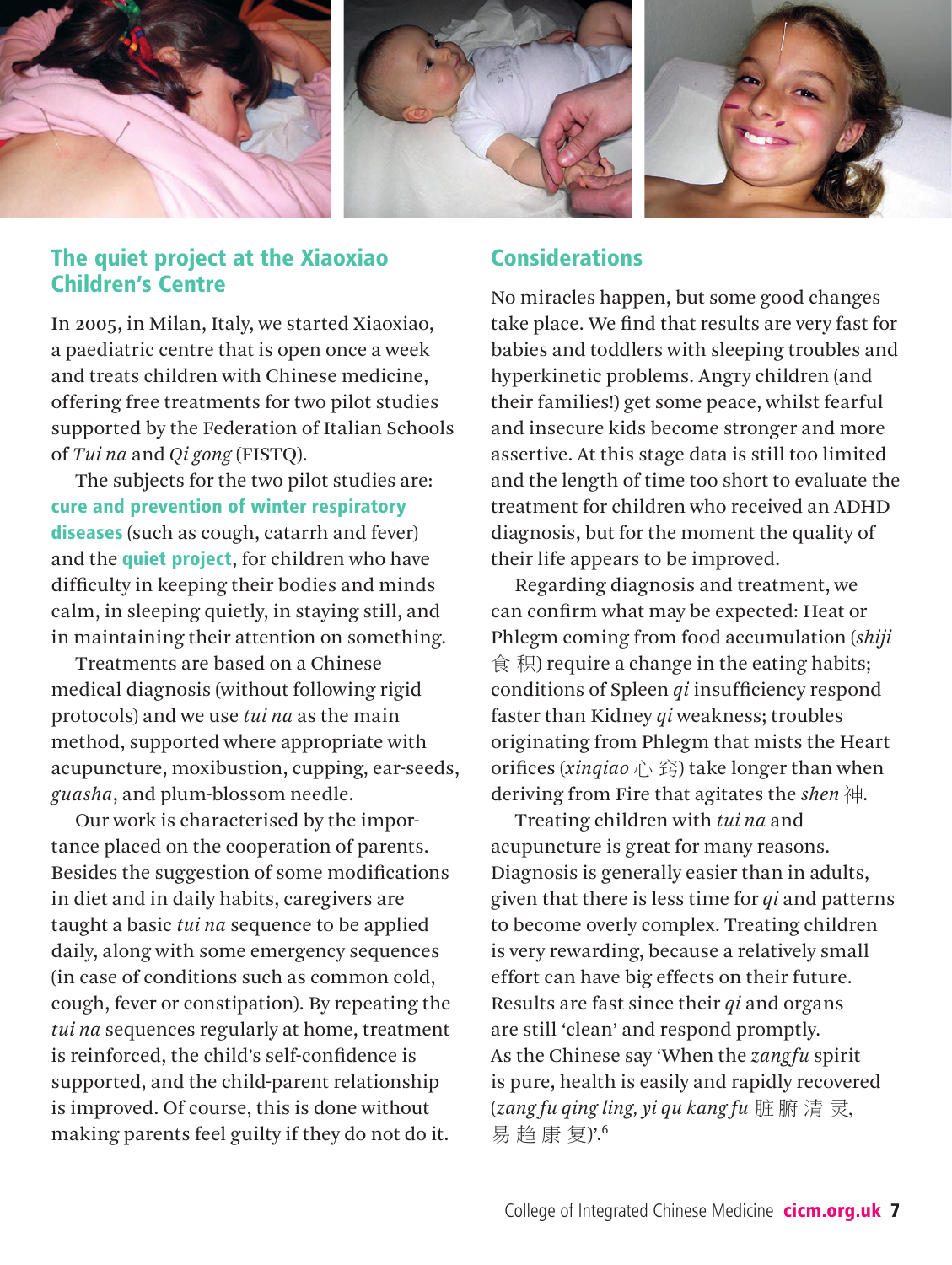#### Marco's story – a case history

Marco<sup>7</sup> was 19 months old when he presented for treatment at the Xiaoxiao clinic quiet project. He was very lively and active, moving non-stop, with the main trouble being that 'since his birth he has only slept quietly for approximately twenty nights'. He goes to sleep easily, but wakes up around midnight and then each hour after that. During his sleep, Marco moves, turns, kicks off the bed covers and sometimes has bad night frights (*pavor nocturnus*).

Marco is an only child, born by caesarean section at 37 weeks, after his mother spent the pregnancy in bed from the third month because of early contractions. He was breast fed on request (every 2 or 3 hours) and frequently suffered from infant colic.

He had a history of nosebleeds and had already taken antibiotics 5 or 6 times for recurrent colds and conjunctivitis. Between the ages of 6 and 18 months, Marco had suffered from eczema and at the time of his first consultation, he had small red spots on all four limbs (being treated with local antihistamine and cortisone).

Marco did not drink much, sweated easily from his head and ate voraciously – a large and varied diet with a lot of dairy products. He was rather pale with regular, sometimes hard stools, his belly was a bit tense, there were no enlarged cervical glands, the index vein was not visible, and the tongue had a thin white coating and some red dots.

Hyperactivity, nosebleeds, conjunctivitis, hard stools, and a tongue with red dots all indicate Heat, which in turn disturbs night *yin,* affecting *shen* and *zhi* leading to night frights and restless sleep. We might assume that the Heat in this case comes from a food accumulation-*ji* (frequent breastfeeding, actual voraciousness of food consumption).

The accumulation tends to consume *qi*, leading to a deficiency in defensive *qi* and consequently an invasion of external pathogens evident in his head sweating, and to collect Phlegm (catarrh in the Lung system). The treatment plan was therefore focused on releasing Heat, reinforcing the middle *jiao*, transforming Phlegm, and tonifying the Lungs.

The acupuncture point *yintang* EX-HN-3 was needled and a *tui na* sequence designed so that Marco's parents could continue his treatment at home. Acupuncture points massaged using *tui na* included: *Pijing, Banmen, Xiaotianxin, Shouyinyang, Tianheshui, Tianmen, Xinmen, Fuyinyang, Xielei, Jianjiagu, Jizhu, Zusanli, Qijiegu*. <sup>8</sup>

After the first treatment his sleep had markedly improved; 'Marco woke up just once, it is a miracle!'. This was followed by a brief period of worsening in which Marco exhibited constipation and nosebleeds. However after the third treatment Marco slept through the night until 6 am, sweated much less, ate less voraciously, had regular stools and clear skin with an absence of eczema. By the fifth treatment his mother said, 'We could not be any happier'.

Three months later, after summer, we saw Marco again and his mother reported him as sleeping well without night terrors. After a month's stay with his grandparents, where *tui na* was not used, he reverted to having some constipation, nosebleeds and rashes. In September 2010 he had a bad case of bronchitis. We recommended to the parents that they persisted with *tui na* and taught them a modified sequence to increase tonification of Lung *qi* and transformation of Phlegm, helping to treat full Heat (fever) in the presence of an invasion of an external pathogenic factor.